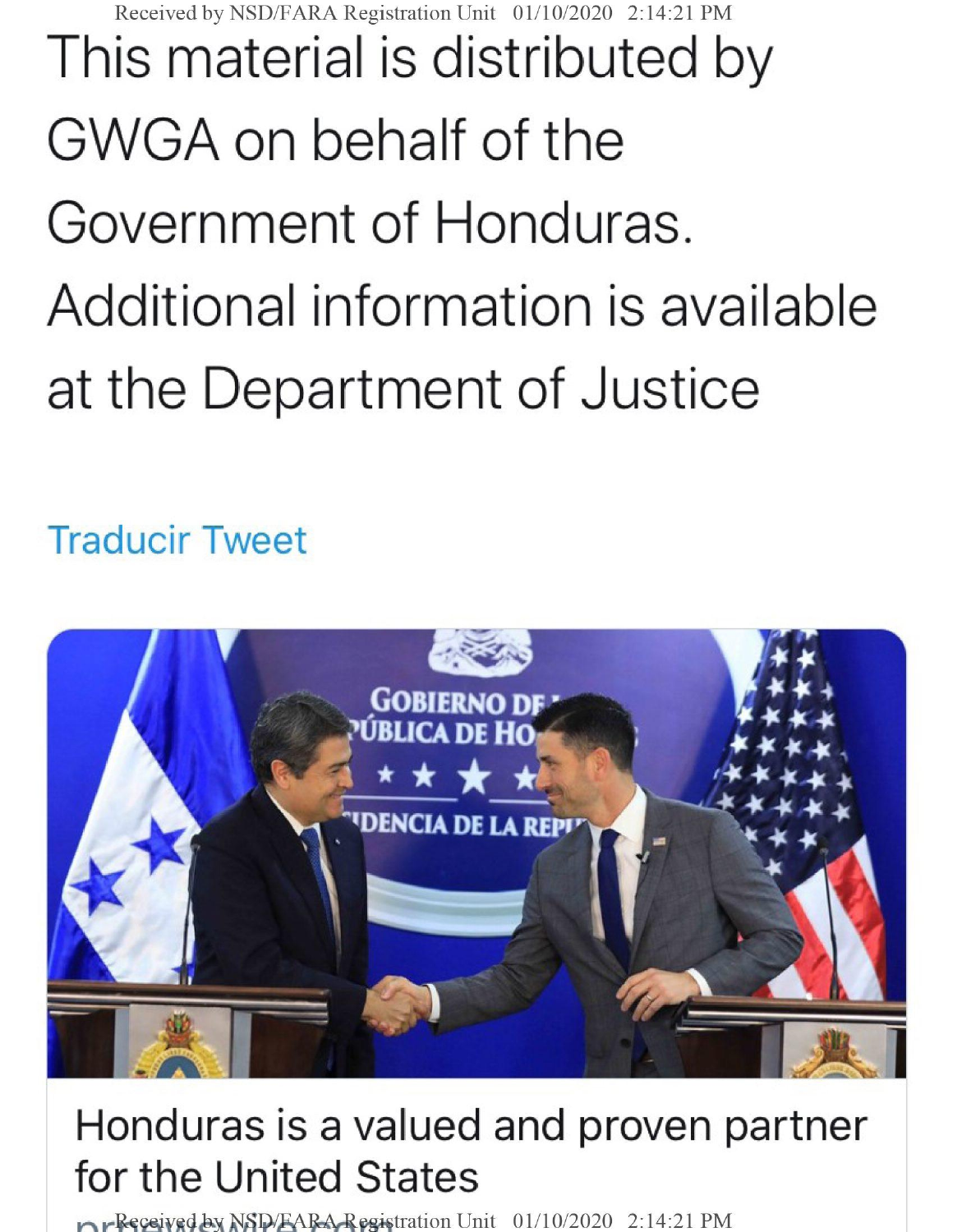## **Honduras is a valued and proven partner for the United States**

**NEWS PROVIDED BY Cobierno de la Republica de Honduras — Jan 10, 2020,11:00 ET**

TEGUCIGALPA, Honduras, Jan. 10, 2020 /PRNewswire/- "Honduras is a valued and proven partner for the United States," said the Active Secretary of the Department of Homeland Security (DHS), Chad Wolf, on his recent visit to Honduras.

Wolf, who also recognized the efforts of President Juan Orlando Hernández in the fight against drug trafficking, visited the Central American country to discuss regional security and migration.



Received by NSD/FARA Registration Unit 01/10/2020 2:14:21 PM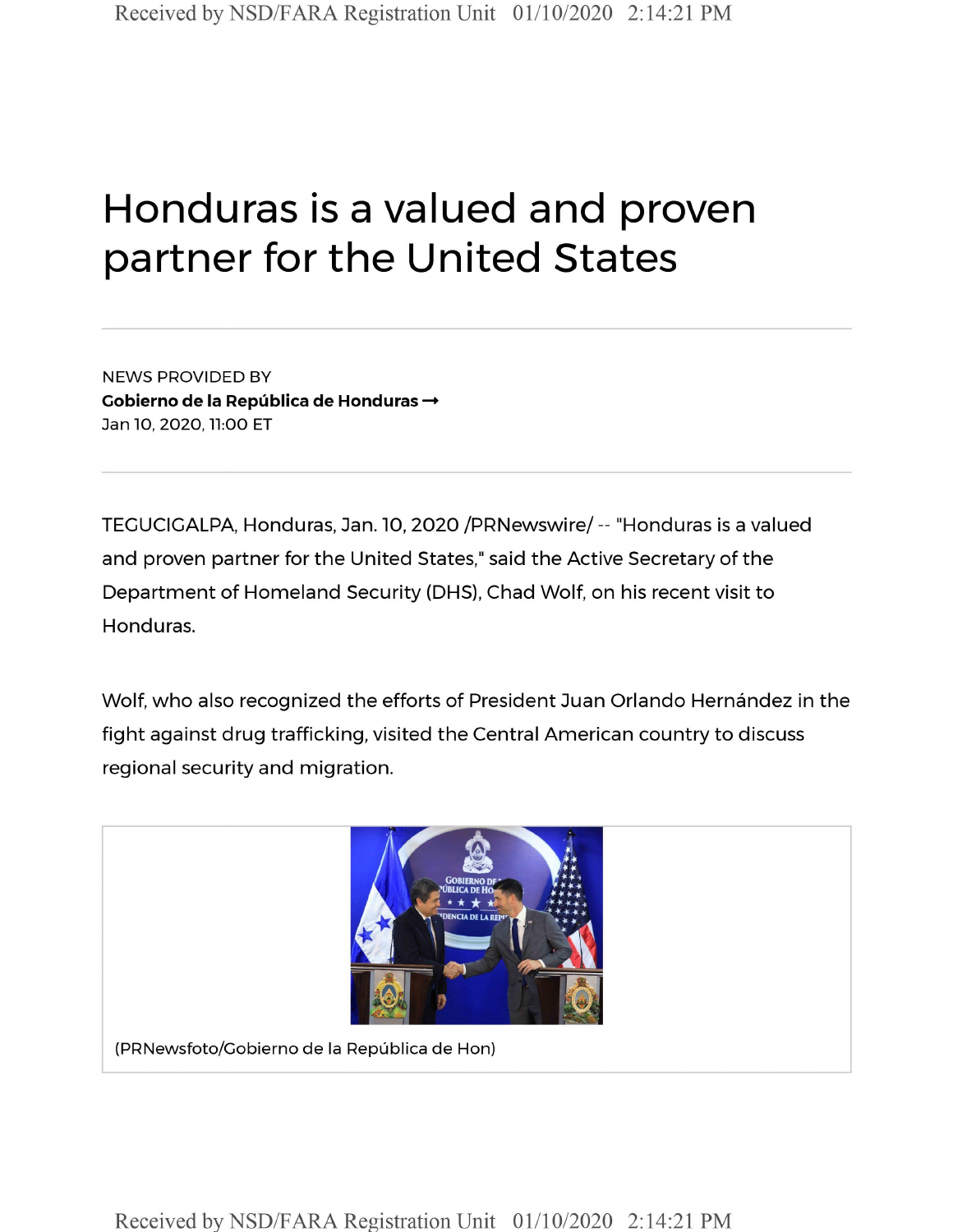After a working meeting with the president in the Presidential House, Wolfsaid that DHS is "especially fortunate to enjoy such a strong and productive bilateral relationship with you (President Hernández)."

The US official also praised the Honduran president for "his efforts to improve public safety and to bring more foreign investment to Honduras."

Wolf assured that the US will continue to invest in and support the economic growth in Honduras "as you continue to work more to secure your borders, dismantle gangs and cartels, and implement our asylum agreement."

Acting Secretary Wolf also thanked the Honduras government for the strong public condemnation of Iran's recent actions.

In 2019, Honduras and the USA signed the Asylum Cooperation Agreement, the Border Security Arrangements, the Biometric Data Sharing Program, and the Temporary Agricultural and Non-agricultural Workers Program agreement. "I want to highlight an extraordinary work together. Four agreements are progressing in an important way and <sup>I</sup> believe that yesterday and today's meetings have been very productive," President Hernández said.

In specific, the Border Security Arrangement will allow DHS to deploy personnel to support "the capacity-building efforts of the Honduran migration, border security and customs counterparts. "Based on the results of similar border security agreements in the region, I'm confident that this program will be a resounding success," said Acting DHS Secretary Wolf.

The US official also reassured that both countries are working towards implementation of the Biometrics Data Sharing Program Agreement to enhance information sharing. "This agreement will connect Honduran law enforcement